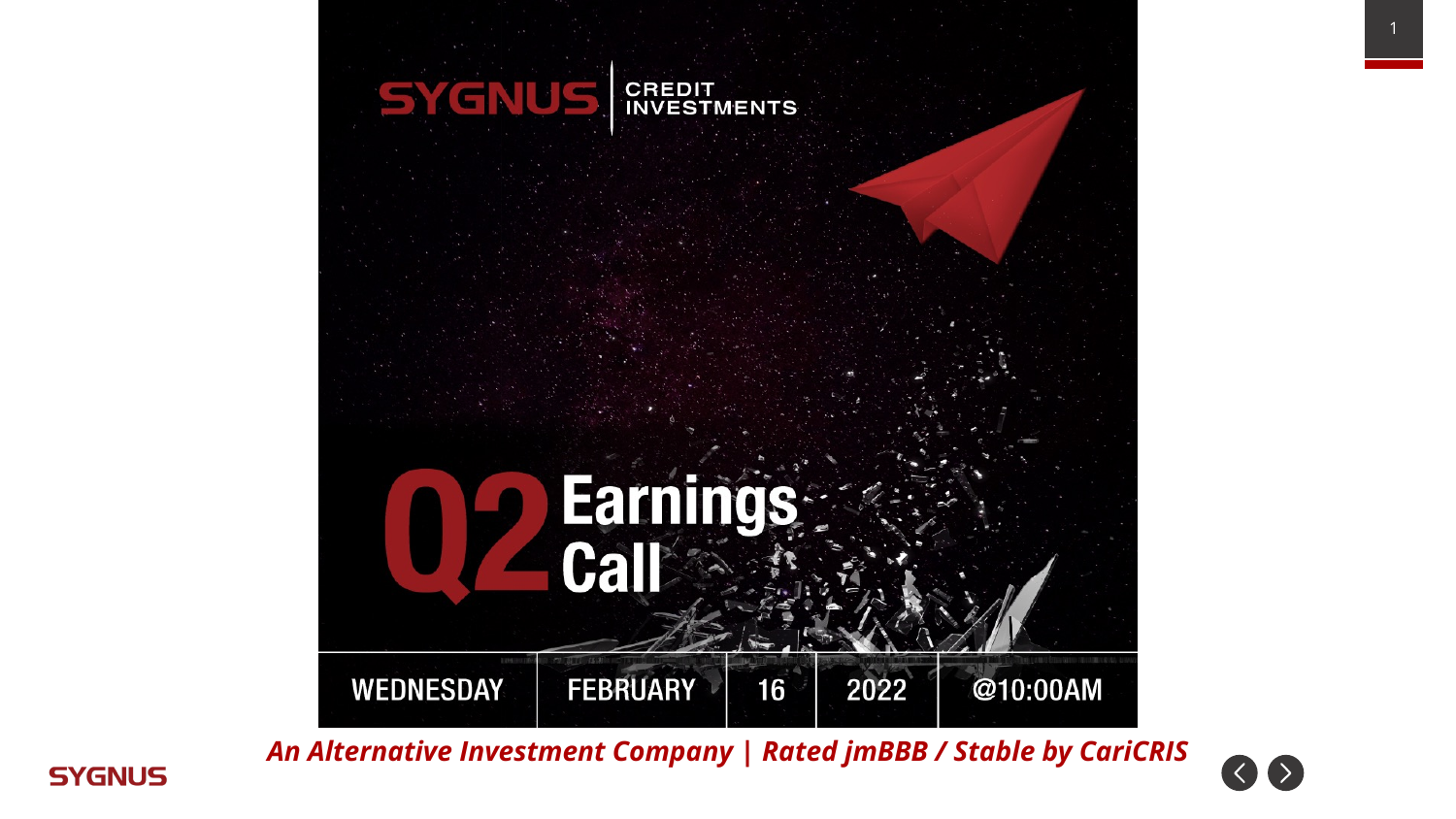![](_page_1_Picture_0.jpeg)

![](_page_1_Picture_1.jpeg)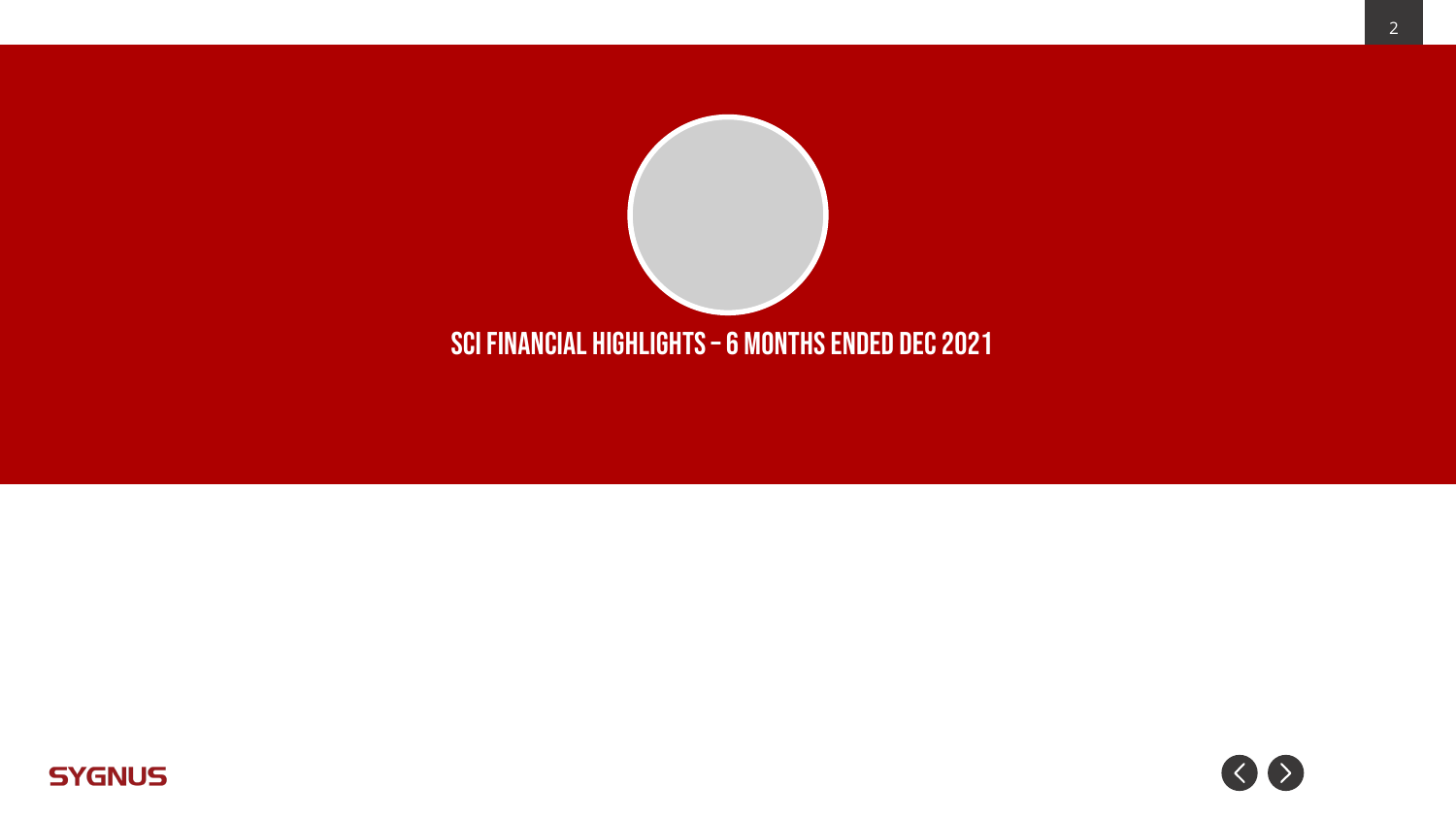# Performance Highlights: 6 months dec 2021

**SCI continued to deliver strong growth in its core operations with record net profits and total investment income for the 6 month period**

![](_page_2_Figure_2.jpeg)

![](_page_2_Picture_3.jpeg)

![](_page_2_Picture_4.jpeg)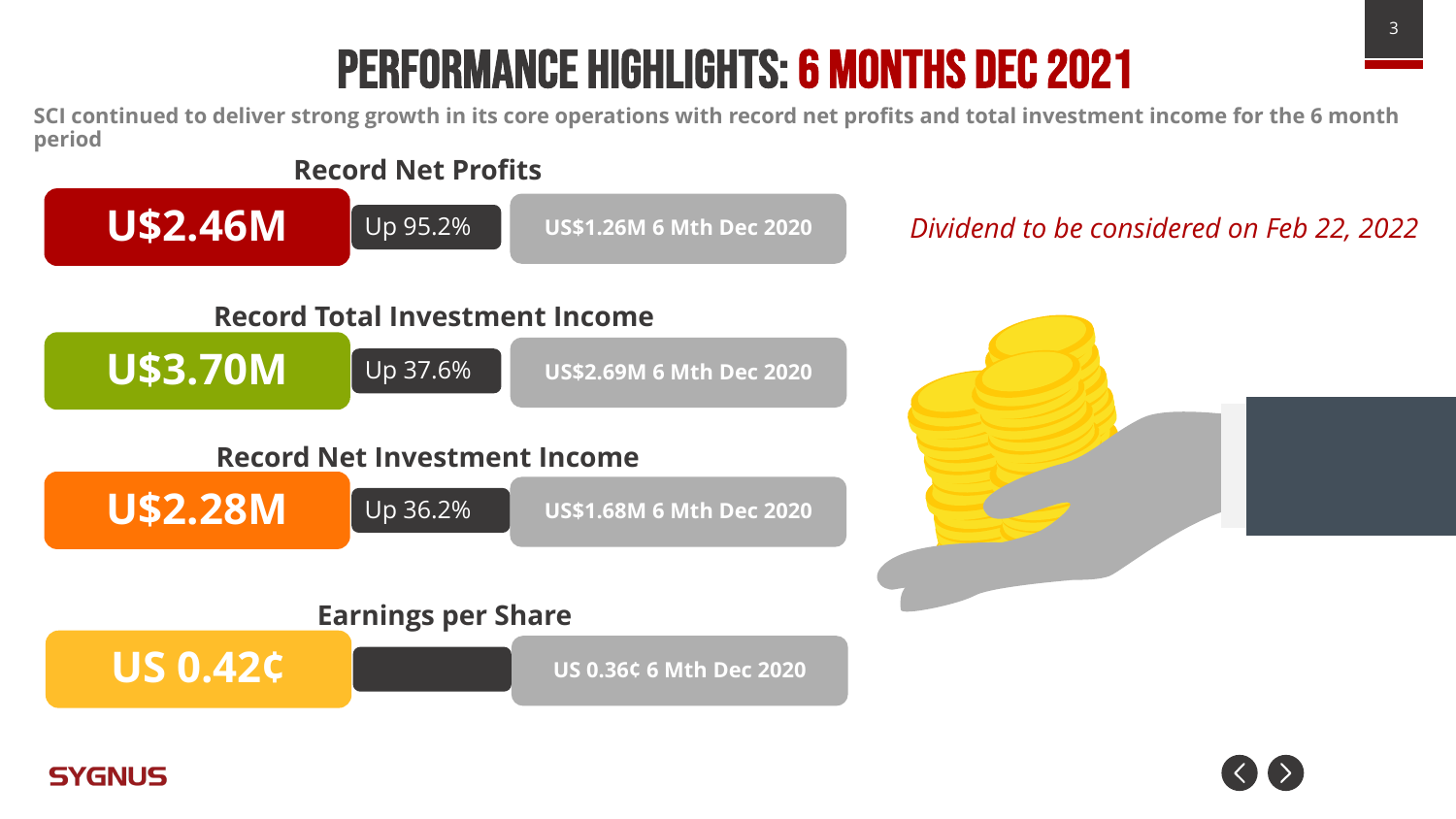# Performance Highlights q2 dec 2021

SCI generated a 106.1% increase in Net Profits and record Core Revenues or Total Investment Income for the quarter

![](_page_3_Figure_2.jpeg)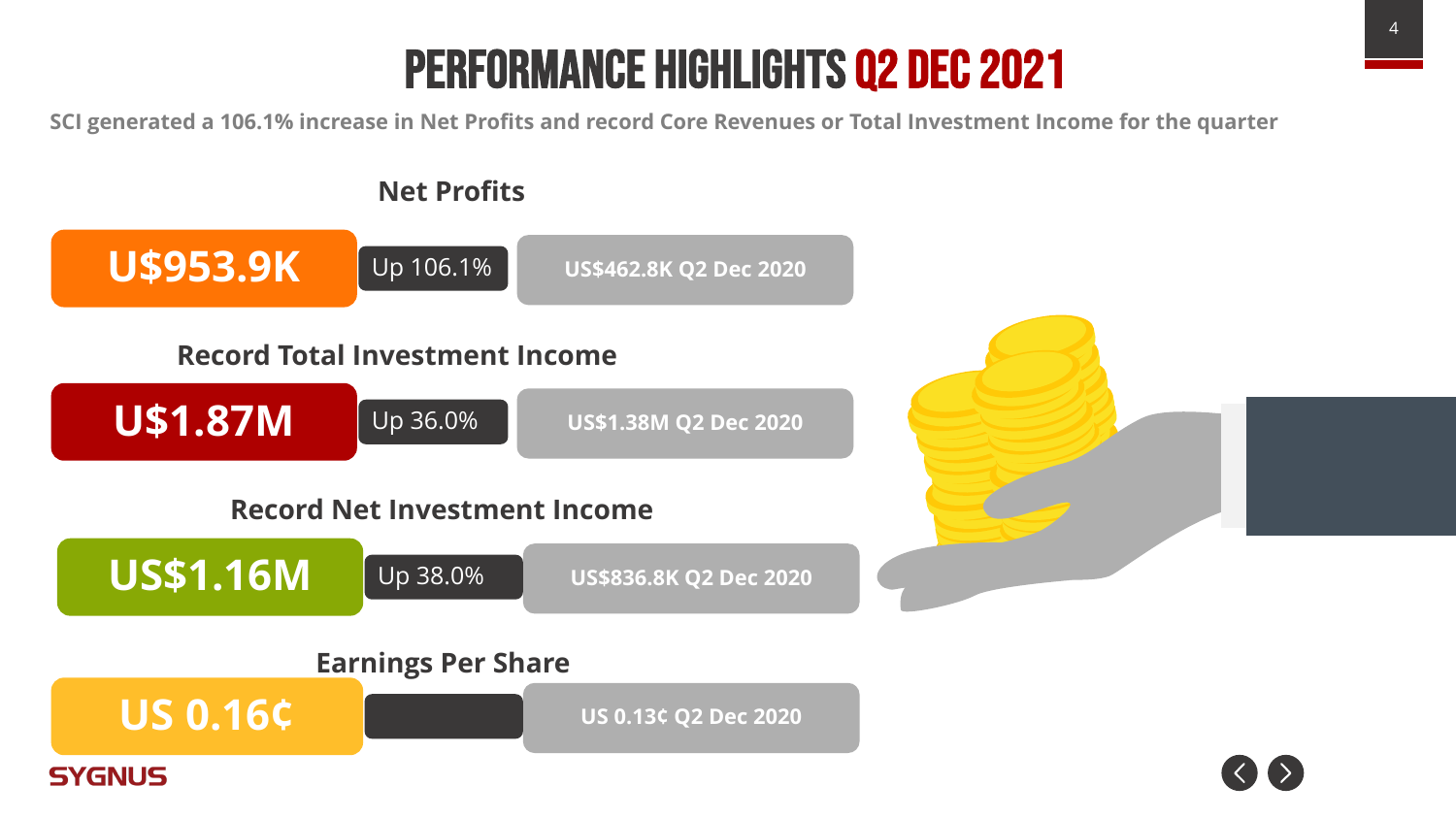# Core Revenues and Core Earnings

**Since Inception: Total Investment Income \*CAGR of 64.8% and Net Investment Income @CAGR of 53.3%**

![](_page_4_Figure_2.jpeg)

- § Since inception, Total Investment Income has increased at a \**CAGR of 64.8%* to US\$3.7M (*54.5% to US\$1.9M Q2*). Similarly, Net Investment Income has increased at a @*CAGR of 53.3%* to US\$2.3M (*42.2% to US\$1.2M Q2*).
- § Since inception, net investment income has consistently *averaged at least 98% of Total Investment Income*, highlighting the stability of core earnings.

![](_page_4_Picture_5.jpeg)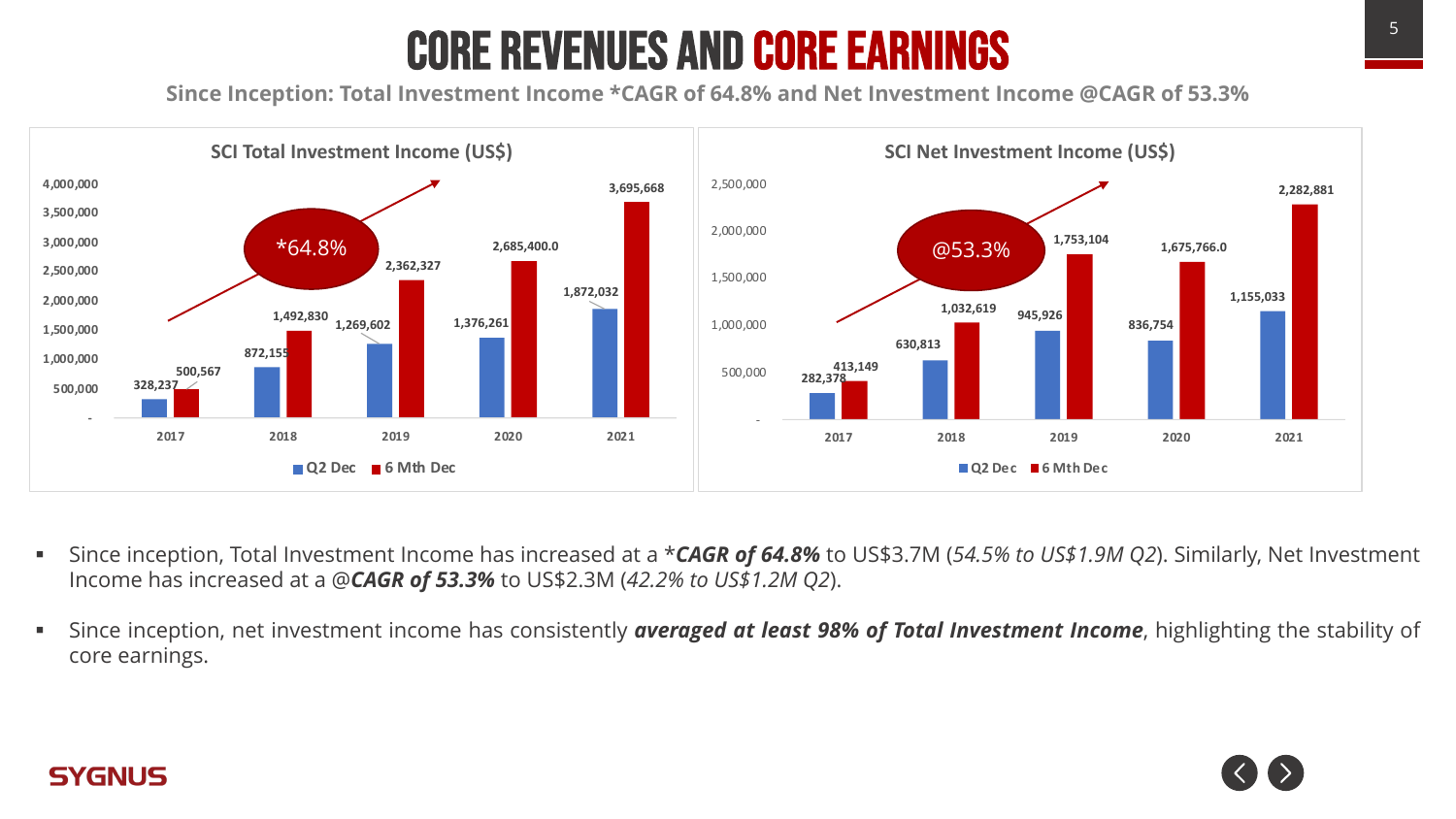### RESULTS OF OPERATIONS

|                                            | <b>Q2 Dec 2021</b> | <b>Q2 Dec 2020</b> |             | 6 Mth Dec 2021 6 Mth Dec 2020 | <b>FYE Jun 2021</b> |
|--------------------------------------------|--------------------|--------------------|-------------|-------------------------------|---------------------|
| <b>Summary Results of Operations</b>       | US\$               | US\$               | US\$        | US\$                          | US\$                |
| Interest Income                            | 2,462,210          | 1,903,983          | 4,701,857   | 3,602,671                     | 8,221,661           |
| Interest Expense                           | (603, 233)         | (565, 758)         | (1,019,244) | (978, 304)                    | (1,797,459)         |
| Net Interest Income                        | 1,858,977          | 1,338,225          | 3,682,613   | 2,624,367                     | 6,424,202           |
| Participation and Commitment Fees          | 13,055             | 38,036             | 13,055      | 61,033                        | 62,786              |
| <b>Total Investment Income</b>             | 1,872,032          | 1,376,261          | 3,695,668   | 2,685,400                     | 6,486,988           |
| <b>Total Operating Expenses</b>            | 716,999            | 539,507            | 1,412,787   | 1,009,634                     | 2,726,931           |
| <b>Net Investment Income</b>               | 1,155,033          | 836,754            | 2,282,881   | 1,675,766                     | 3,760,057           |
| Gain (Loss) on Sale of Investments         |                    |                    |             |                               | 24,175              |
| Fair Value Gain (Loss)                     | (75, 617)          | (216, 517)         | 373,148     | (168, 773)                    | 1,416,793           |
| Net Foreign Exchange Loss                  | (26, 699)          | (15, 753)          | (37, 024)   | (49, 951)                     | (72, 988)           |
| Impairment Allowance on Fin. Assets        | (96, 884)          | (141, 728)         | (126, 032)  | (196, 446)                    | (69, 710)           |
| <b>Profit for the Period</b>               | 955,833            | 462,756            | 2,492,973   | 1,260,596                     | 5,058,327           |
| <b>Taxation Charge</b>                     | (1,899)            |                    | (32, 122)   |                               | (30, 010)           |
| <b>Profit Attributable to Shareholders</b> | 953,934            | 462,756            | 2,460,851   | 1,260,596                     | 5,028,317           |
| <b>Earnings Per Share</b>                  | 0.16¢              | 0.13c              | 0.42c       | 0.36¢                         | 1.11c               |
| Net Investment Income Per Share            | 0.20c              | 0.23c              | 0.39¢       | 0.47c                         | 0.83c               |

![](_page_5_Picture_3.jpeg)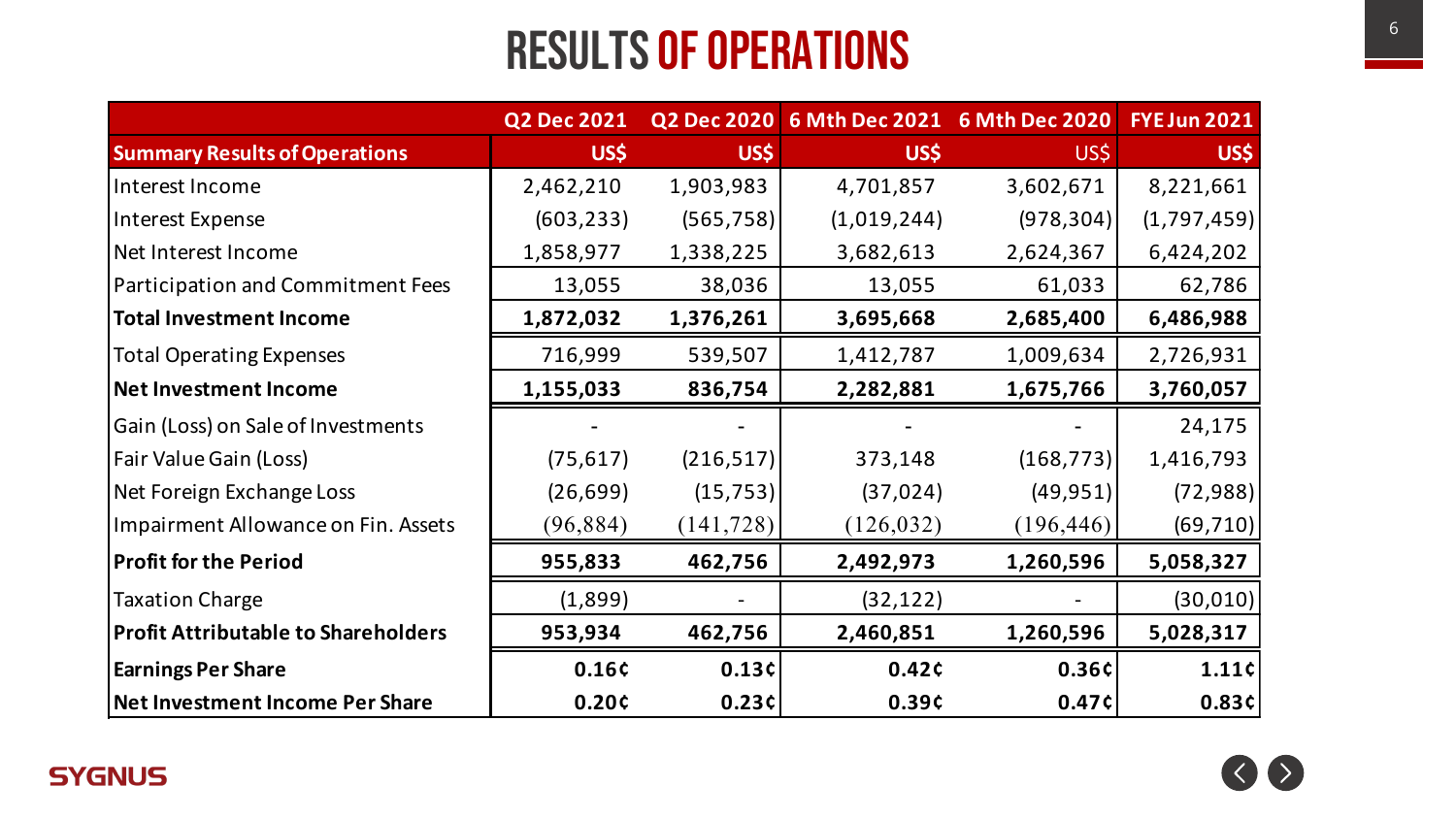# Efficiency and management expense ratios

![](_page_6_Figure_1.jpeg)

- § Total Operating Expenses as a percentage of Total Investment Income *(Efficiency Ratio)* was *38.3%* for Q2 Dec '21, vs 39.2% last year, remaining within the *target threshold of 40%*.
- § Total Operating Expenses as a percentage of Total Assets Under Management or *Management Expense Ratio (MER)* was *2.6%* vs 2.8% the prior year, within the *target threshold level of 2.85%*.

![](_page_6_Picture_4.jpeg)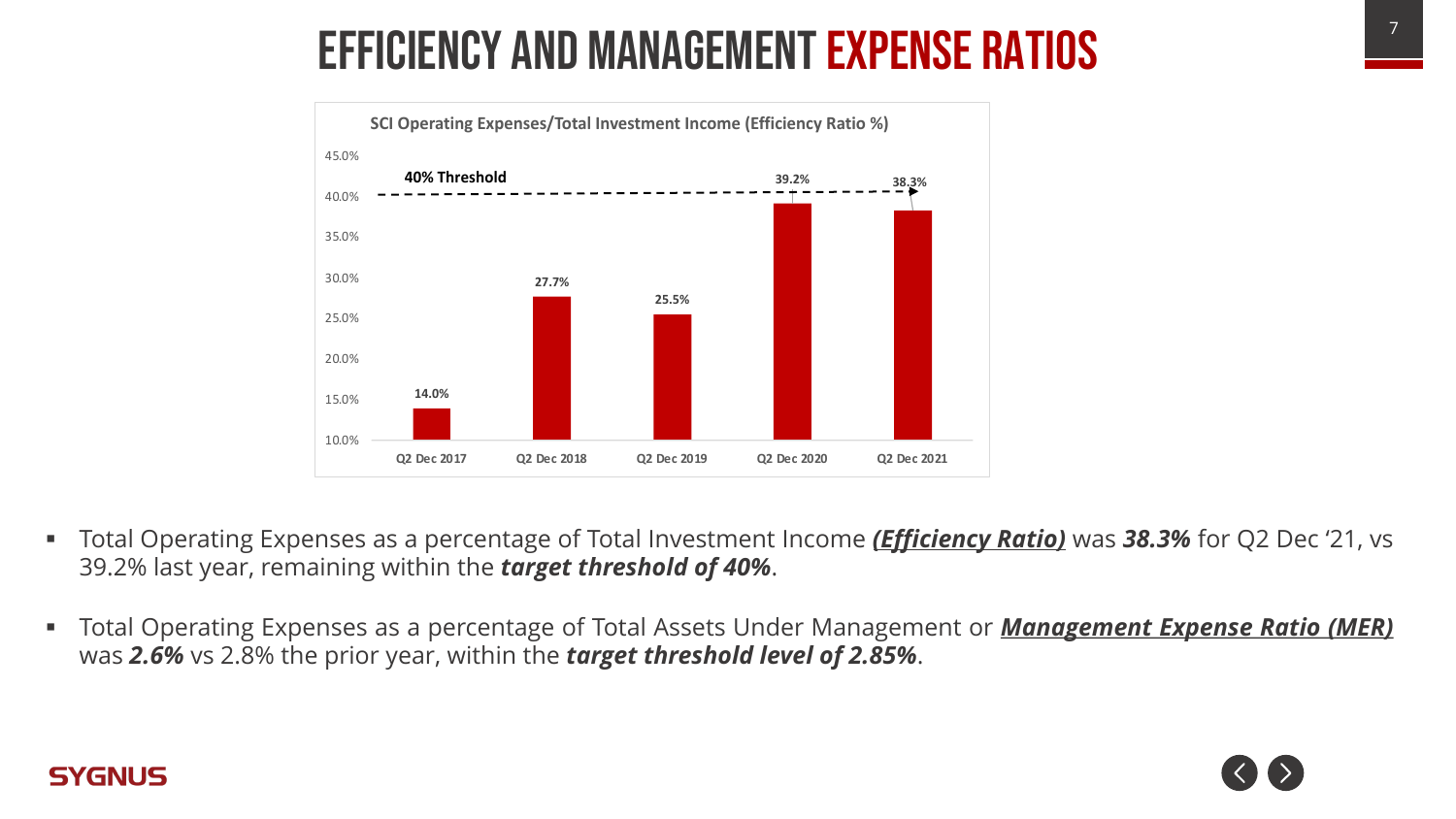### Balance Sheet Summary: Assets

**Shareholder's equity increased by US\$29.59M, driven primarily by net proceeds of US\$25.78M from the APO in January 2021. Total Assets rose to a record US\$110.34M driven by multi-series dual currency notes which raised net proceeds of US\$26.96M**

![](_page_7_Figure_2.jpeg)

![](_page_7_Picture_3.jpeg)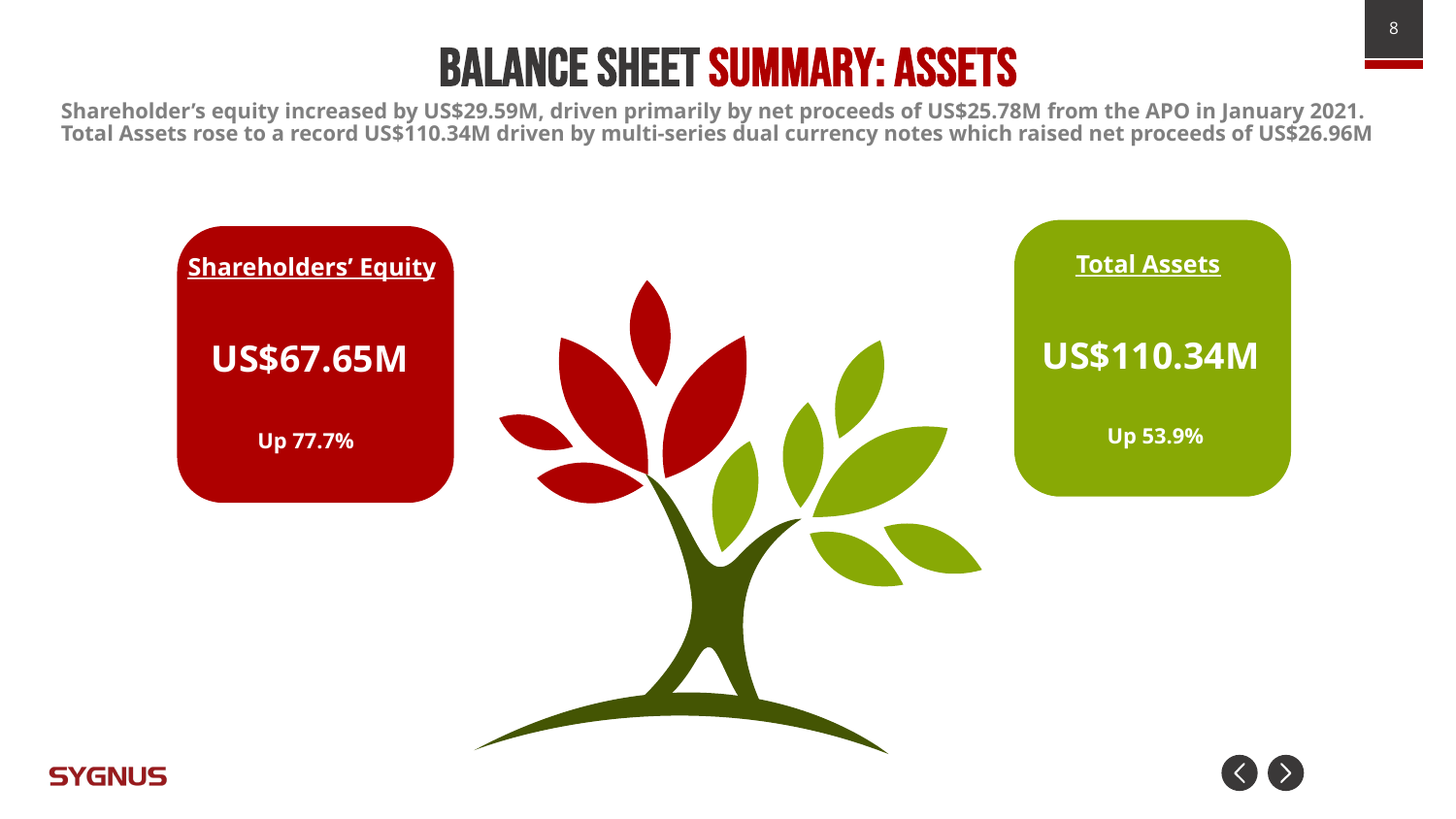## Balance sheet KPI's

**Lowly Leveraged Balance Sheet Provides Opportunity to Optimize Shareholder Value by Increasing the use of Debt**

§ **Increased net interest margin**

**SYGNUS** 

§ **Extended debt maturity profile**

![](_page_8_Figure_4.jpeg)

![](_page_8_Picture_5.jpeg)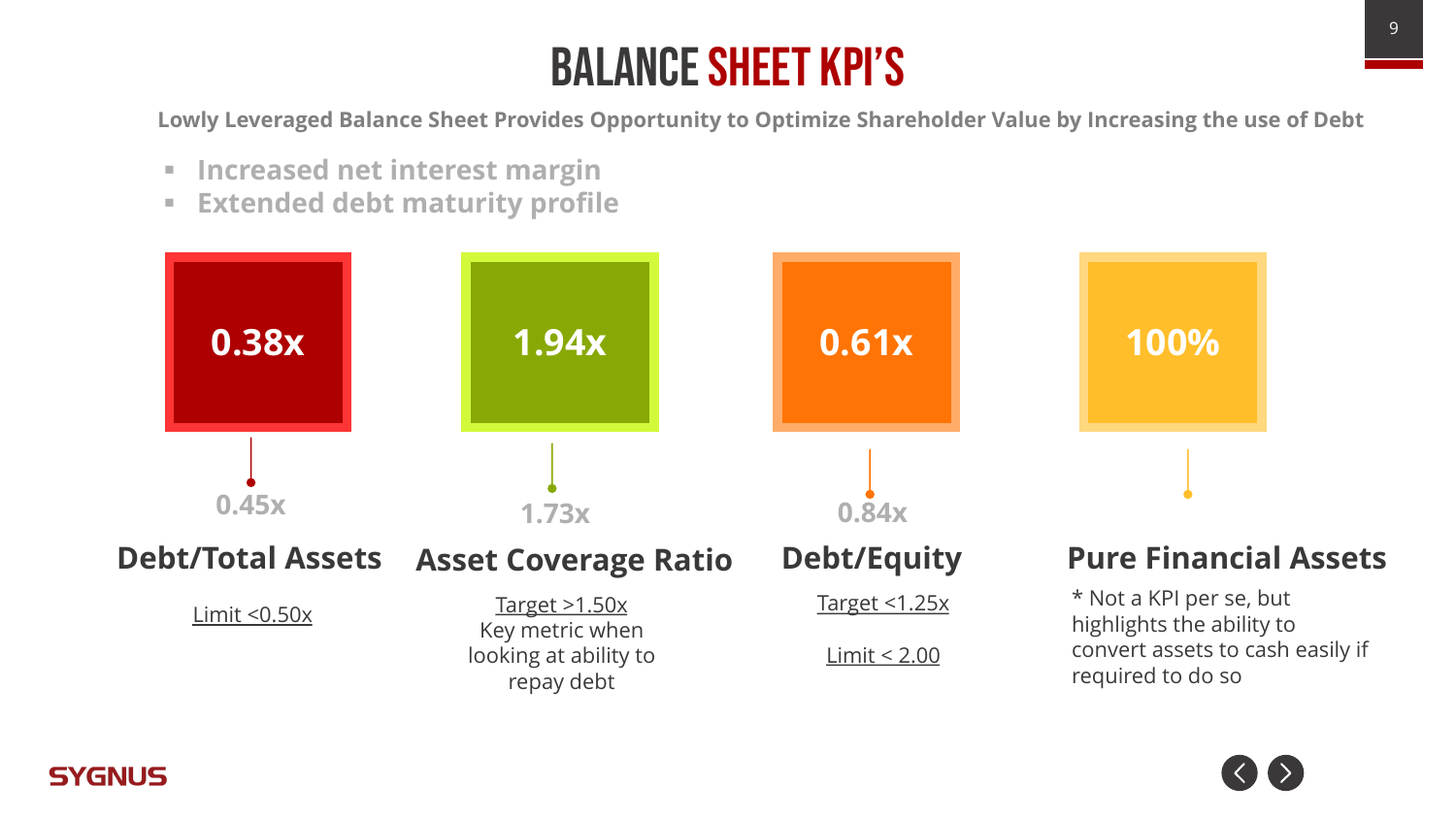![](_page_9_Picture_0.jpeg)

![](_page_9_Picture_1.jpeg)

![](_page_9_Picture_2.jpeg)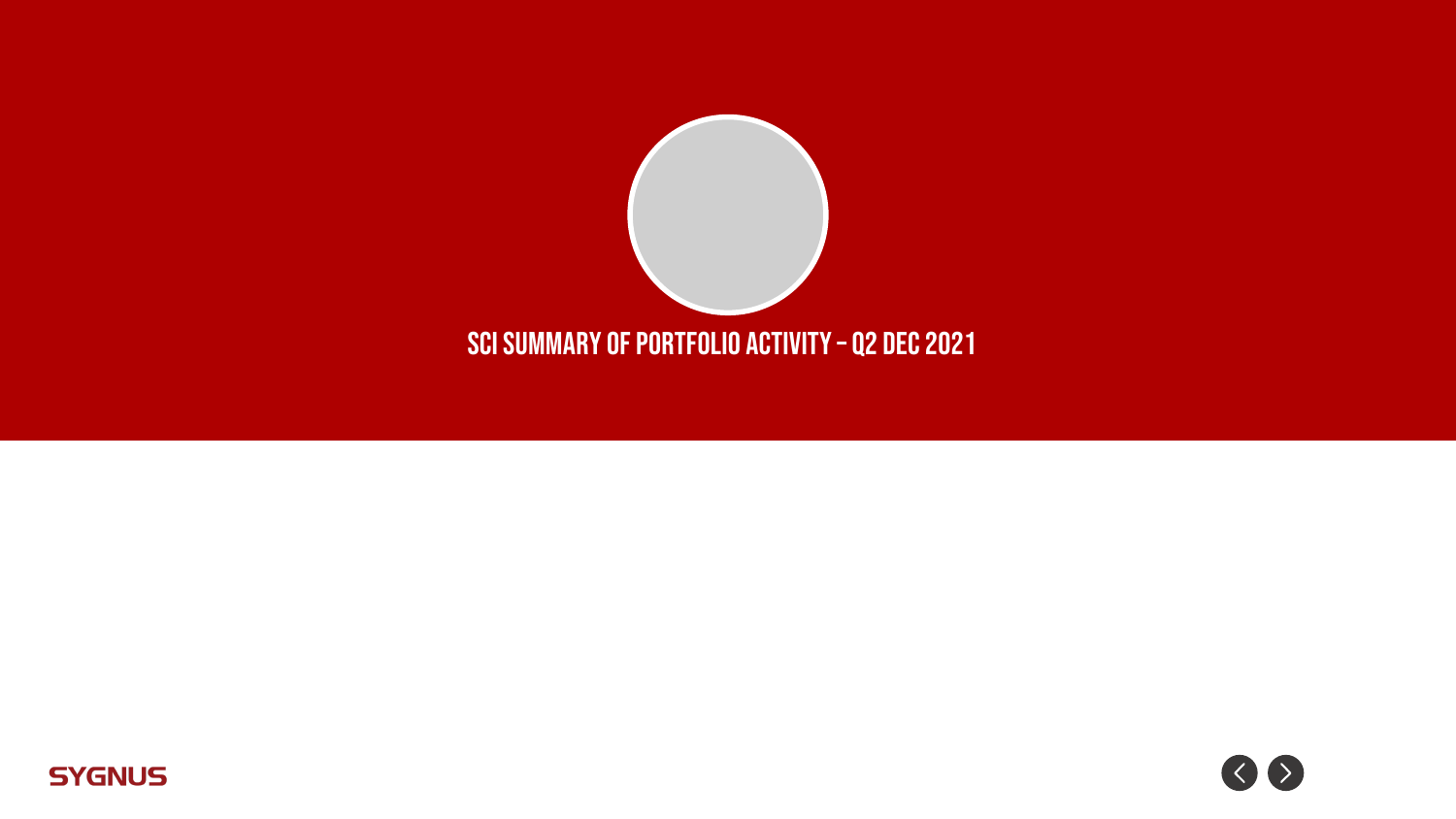# SCI Investment Activity Summary Q2 dec 2021

![](_page_10_Figure_1.jpeg)

#### **Quick Notes**

- Investment exits: successfully exited US\$3.7M from two investments during the quarter.
- New investment commitments: deployed US\$15M post the end of the quarter (US\$10M is short term)
- § Dry powder: additional US\$7M in undrawn credit lines, plus ~US\$10M in new notes. Board approved additional debt raise up to 1.15x debt/equity to fund expansion and growth.

![](_page_10_Picture_7.jpeg)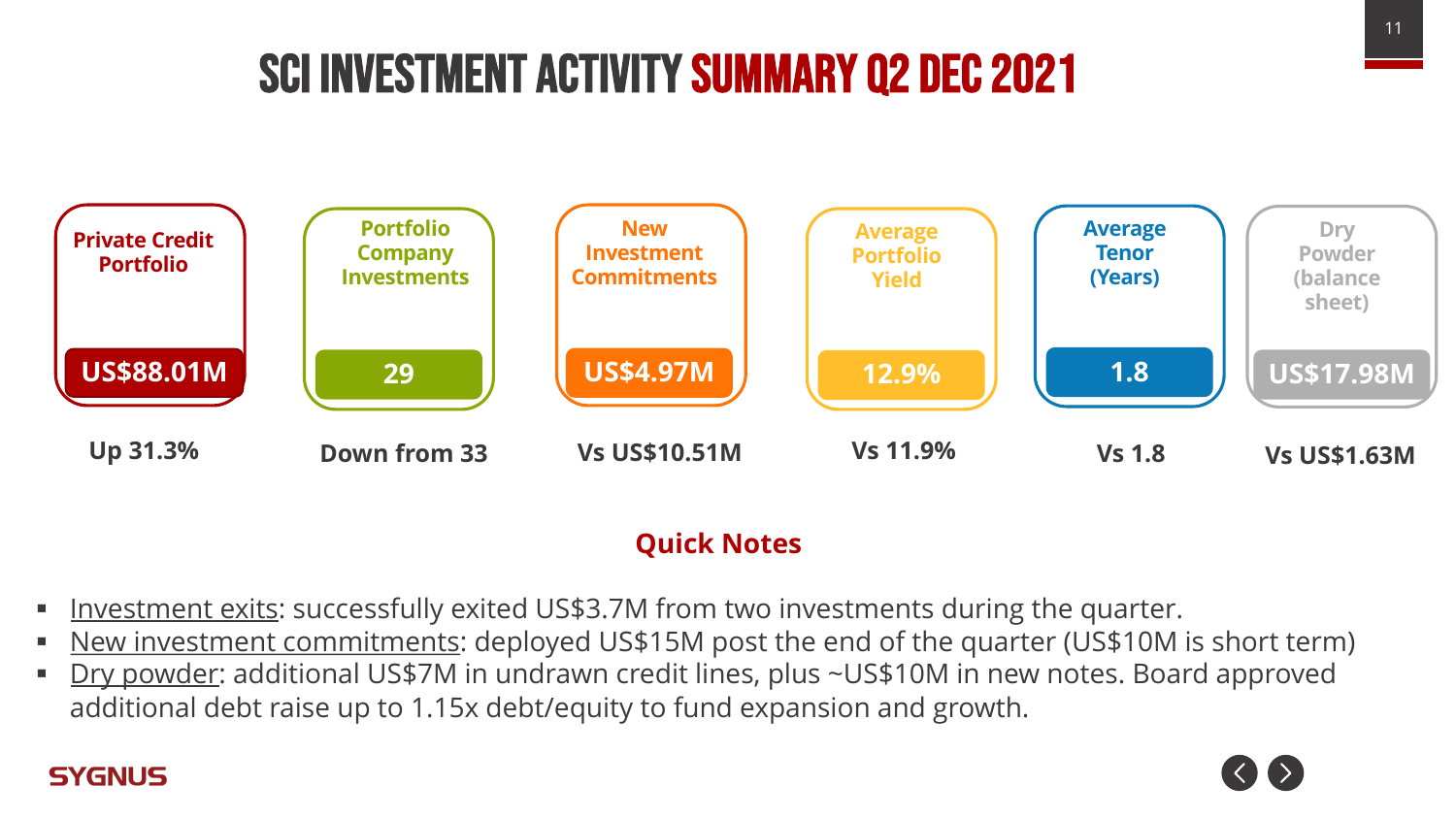# Proactive risk management

Preserve shareholder capital while creating value through disciplined investment strategy. Invested mainly in "sponsored" portfolio **company investments. Minimize realized credit losses. Utilize a partnership approach.**

![](_page_11_Figure_2.jpeg)

### **Quick Notes**

- Non-performing investments (NPI) ratio: slightly above 5% threshold level. Expected to fall back within threshold of 5% by financial year end.
- § Stage 3 Assets: All assets are collateralized. 1 Stage 2 asset fully repaid post end of quarter. All other assets are Stage 1.

**SYGNUS** 

**• Downside protection: US\$1M exposure structured with an external guarantee backed by real estate** asset, where the *discounted collateral* is 1.85x SCI's investment. Thus, nil ECL on bankrupt PCI.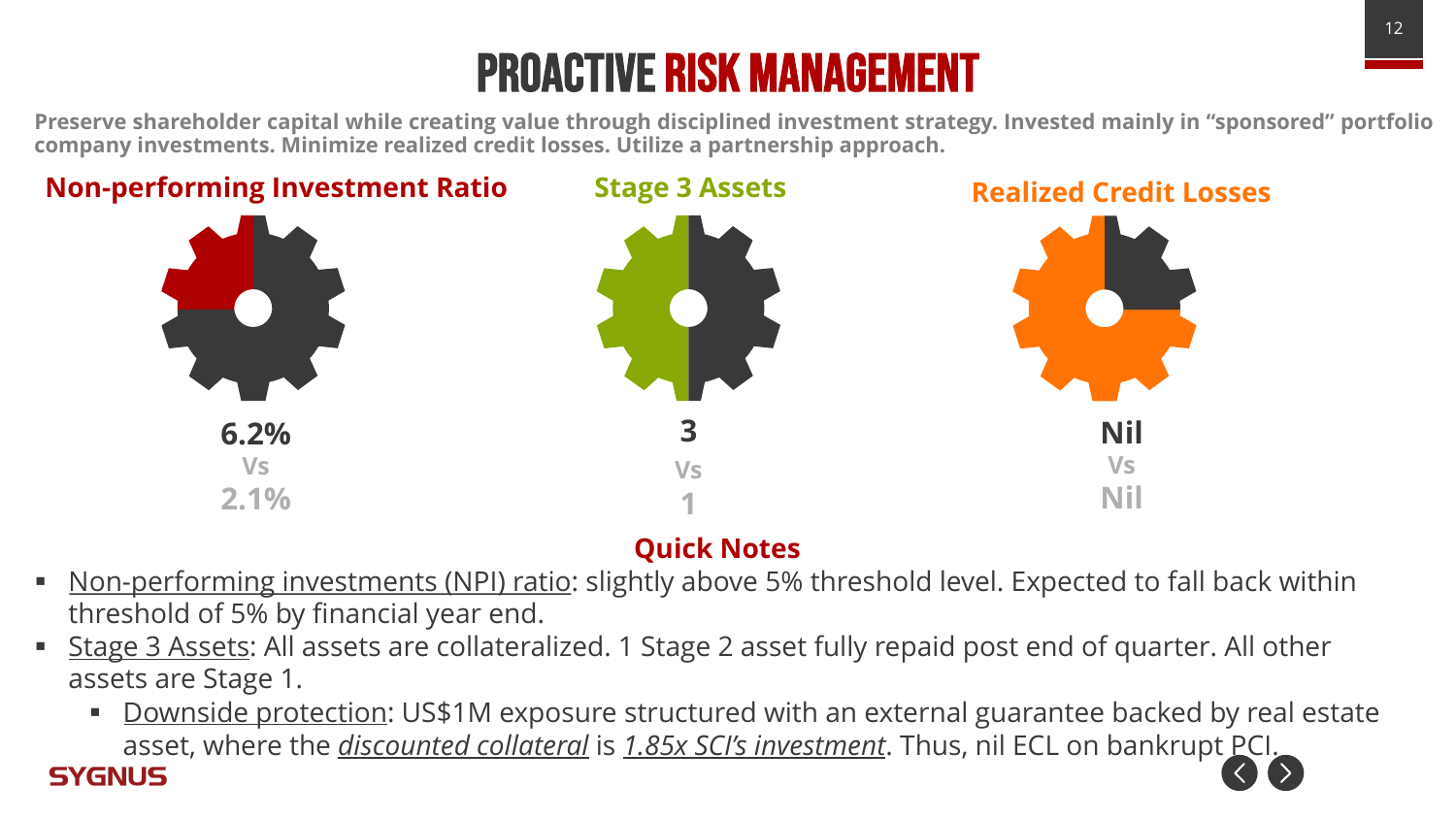# **PORTFOLIO COMPANY ALLOCATION BY INDUSTRY**

**SCI's investments were diversified across 11 major industries, the same as the preceding quarter**

![](_page_12_Figure_2.jpeg)

- § Excluding Dry Powder, SCI's investments were mainly allocated to the Financial (20%), Hospitality (15%), Infrastructure (13%) and Manufacturing (13%) industries.
- § Industry concentration remains below the targeted threshold level of 35%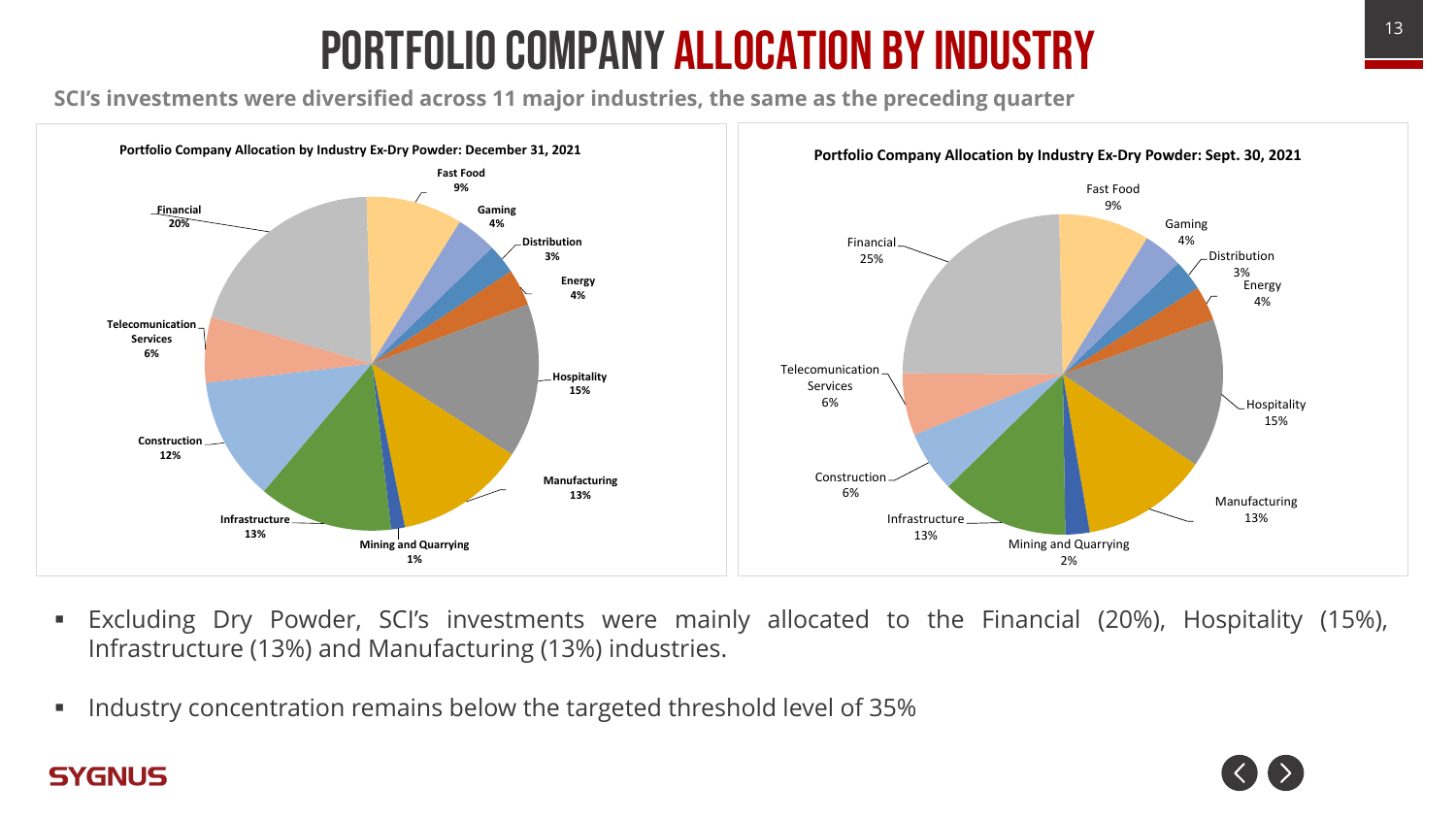# <sup>14</sup> Portfolio company allocation by Region

**SCI maintained its footprint across 7 Caribbean territories as at Q2 Dec '21**

**SYGNUS** 

![](_page_13_Figure_2.jpeg)

■ Portfolio Companies from Jamaica remained the largest allocation, at 45%, down from 49% the preceding quarter, followed by St Lucia at 15% and the Dutch Caribbean SSS Islands of Saba, St Eustacius and St Martin at 13%. Of note, exposure to Bahamas increased from 4% to 10% due to the upsizing of one transaction

![](_page_13_Picture_4.jpeg)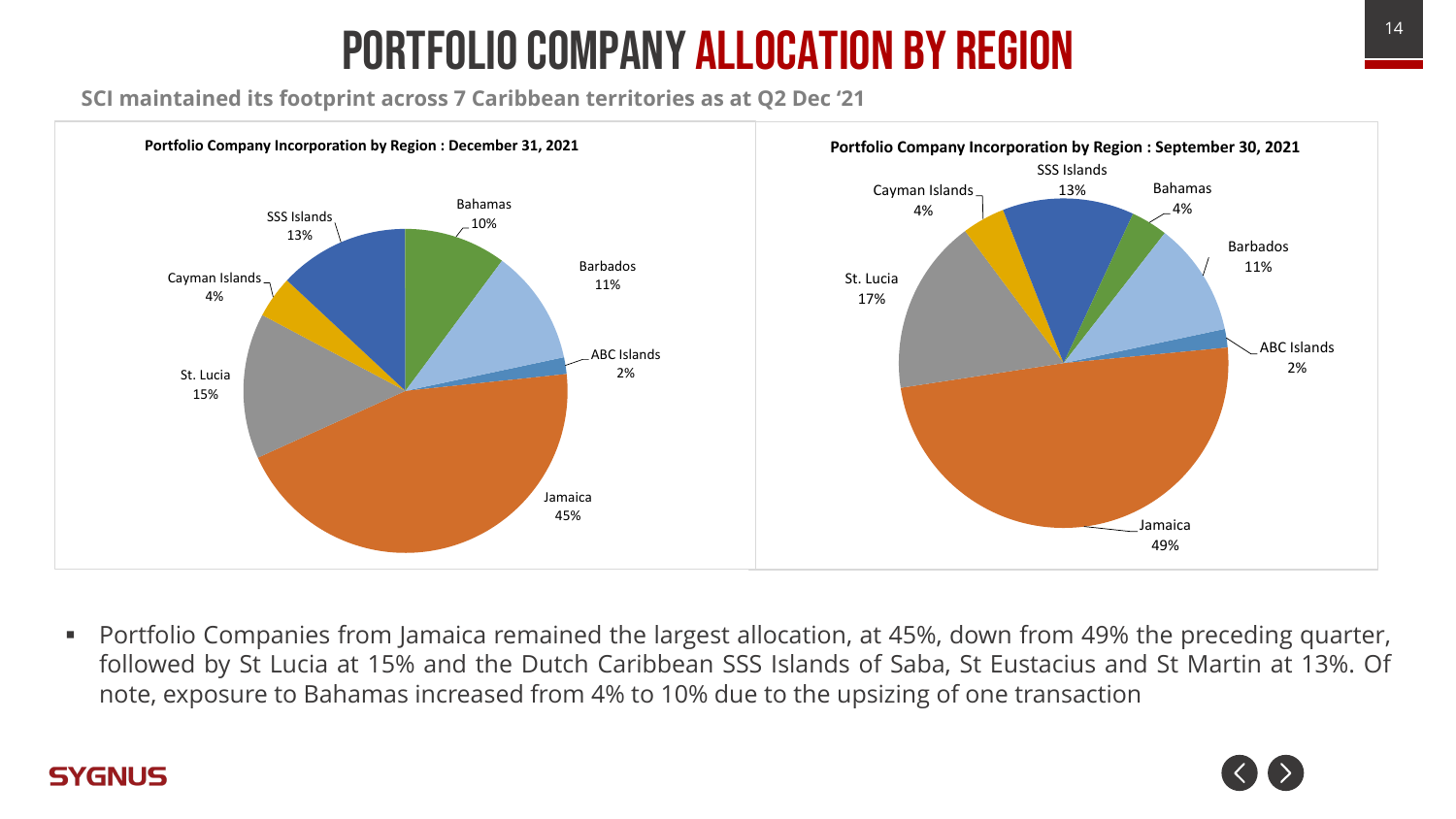![](_page_14_Picture_0.jpeg)

![](_page_14_Picture_1.jpeg)

![](_page_14_Picture_2.jpeg)